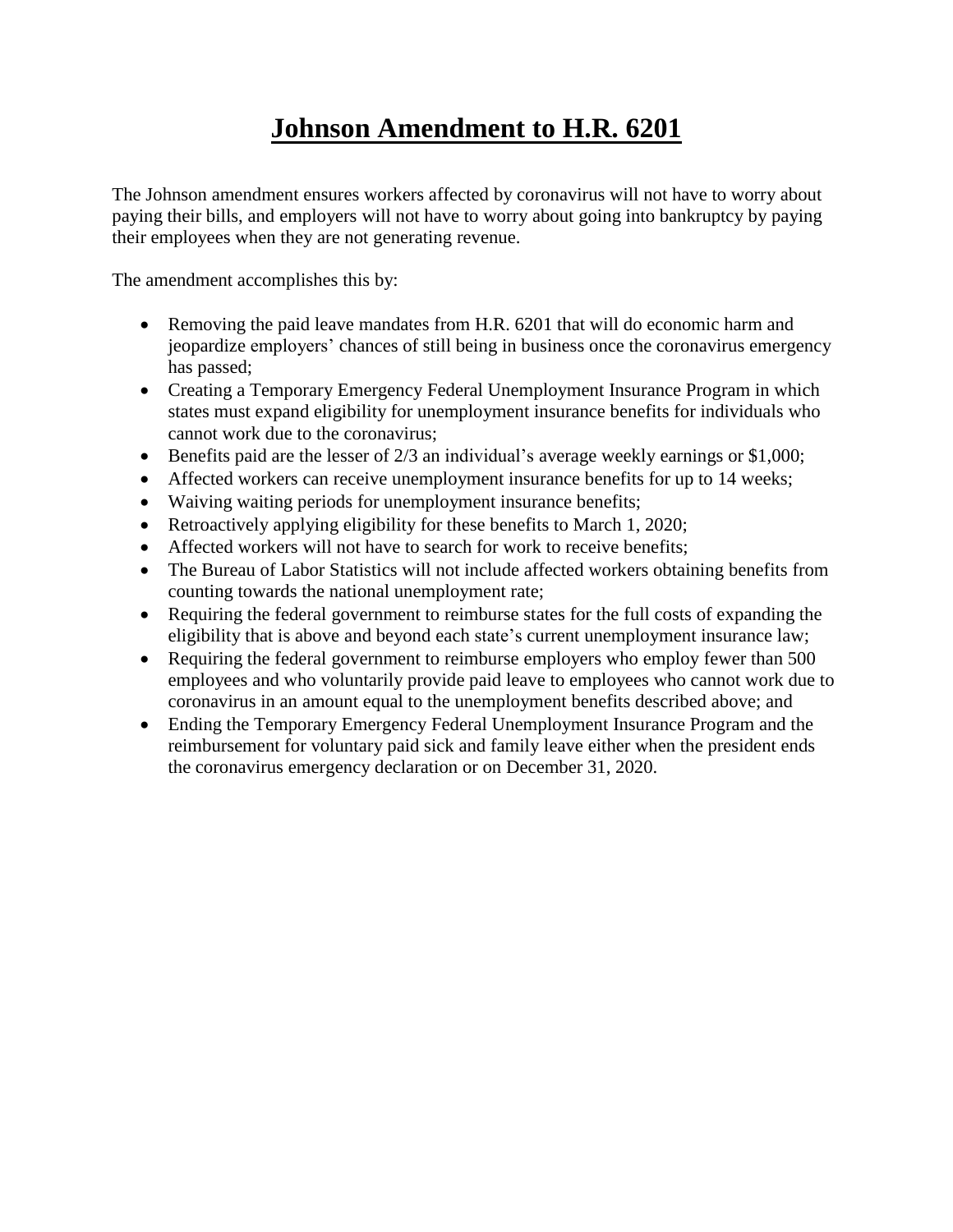Purpose: To strike Federally mandated sick pay and paid family leave and replace it with financial support provided through State administered unemployment insurance systems and funds.

H. R. 6201

Making emergency supplemental appropriations for the fiscal year ending September 30, 2020, and for other purposes.

Referred to the Committee on \_\_\_\_\_\_\_\_\_\_\_ and ordered to be printed

Ordered to lie on the table and to be printed

AMENDMENTS INTENDED TO BE PROPOSED BY MR. JOHNSON (for himself, Mr. TOOMEY, Mr. BRAUN, Mr. SCOTT of Florida, and Mr. LEE)

Viz:

Strike divisions C, E, and G.

At the end of division D, add the following:

## SEC. \_\_. SENSE OF CONGRESS.

It is the sense of Congress that—

(1) it is the intention of Congress and the administration to provide immediate financial support to workers who will be idled and lose pay and benefits because of COVID-19;

(2) Federally mandated sick pay and paid family leave will prompt some employers who cannot afford this mandate to preemptively terminate the employment of workers they no longer have work for due to circumstances surrounding COVID-19;

(3) even without that negative incentive, the COVID-19 will cause many Americans to lose their jobs, and not be eligible for Federally mandated sick pay or family and medical leave, so the only income support will be unemployment insurance; and

(4) it would be more efficient to administer this Federal financial support for workers using only one, rather than two or more programs.

## SEC. FEMPORARY EMERGENCY FEDERAL CORONAVIRUS UNEMPLOYMENT INSURANCE BENEFIT PROGRAM.

(a) In General.—In order to receive the credit against the Federal Unemployment Tax Act (26 U.S.C. 23), States shall provide temporary emergency Federal coronavirus unemployment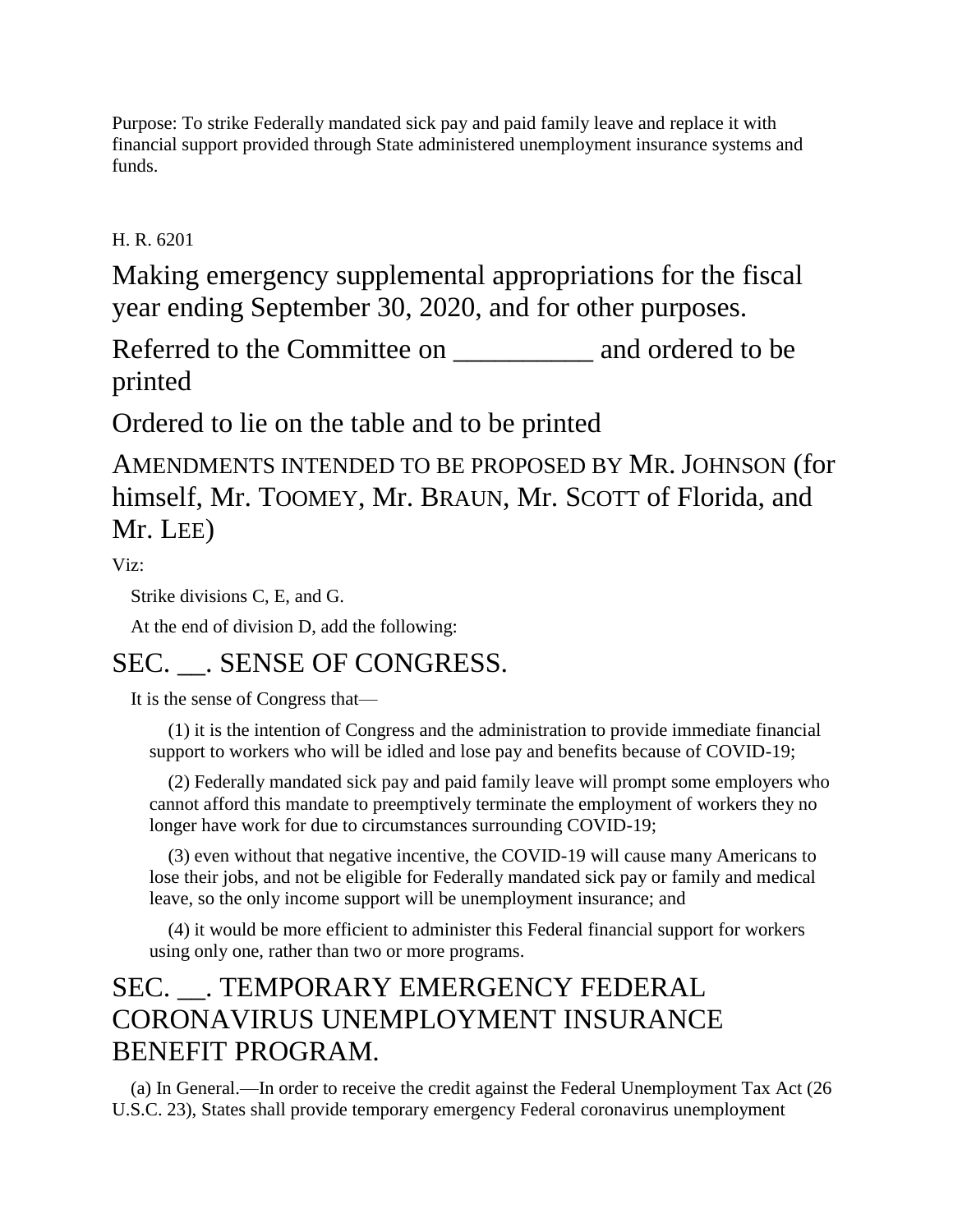insurance benefits to any individual who has worked for pay at any time in the last 30 days and who for any calendar day is not able to engage in employment due to any of the following reasons:

(1) The individual is subject to a Federal, State, or local quarantine or isolation order related to COVID-19.

(2) The individual has been advised by a health care provider to self-quarantine due to concerns related to COVID-19.

(3) The individual is experiencing symptoms of COVID-19 and seeking medical diagnosis;

(4) The individual is caring for an individual who is subject to an order as described in paragraph (1) or has been advised as described in paragraph (2);

(5) The individual is caring for a son or daughter under the age of 18 years of such individual if the school or place of care of the son or daughter has been closed, or the child care provider of such son of daughter is unavailable, due to COVID-19 precautions.

(6) The individual is subject to a temporary lay-off under section  $604.5(a)(3)$  of title 20, Code of Federal Regulations, due to COVID-19.

(b) Waiting Period.—States shall not require any waiting period in order to receive benefits for those individuals described in subsection (a).

(c) Benefits.—

(1) IN GENERAL.—States shall pay benefits to those individuals described in subsection (a) on a weekly basis for each calendar day an individual is not able to engage in employment for up to 14 weeks.

(2) CALCULATION.—

(A) AMOUNT.—The weekly benefit shall be the lesser of—

(i) two-thirds of the individual's average weekly earnings; or

(ii) \$1,000.

(B) DETERMINATIONS.—The amount of an individual's average weekly earnings shall be determined by the State.

(d) Retroactive Application.—States shall make temporary emergency Federal coronavirus unemployment insurance benefits under this section retroactively available to March 1, 2020.

(e) Work Requirements.—Individuals receiving temporary emergency Federal coronavirus unemployment insurance benefits under this section shall not be required to search for work.

(f) Federal Reimbursements.—The Federal government shall—

(1) reimburse States for the full cost of complying with the requirements under this section that are above and beyond the benefits currently provided under each State's current unemployment insurance law for benefits paid under this program; and

(2) reimburse any employer who employs fewer than 500 employees and who voluntarily provides paid leave to an employee for the reasons described in subsection (a) an amount